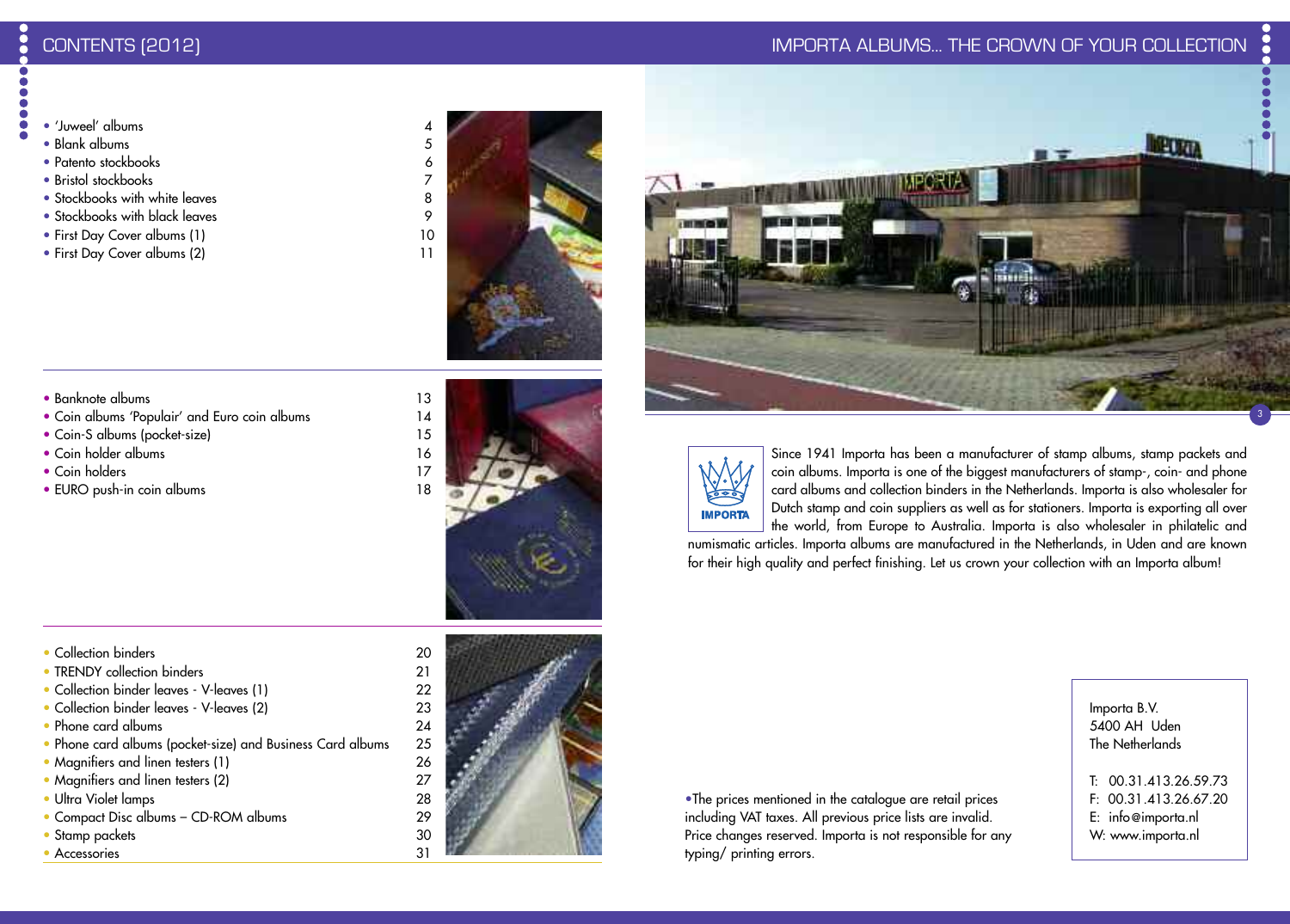## BLANK ALBUMS WITH QUADRILLED UNDERLAY PRINT

 $\bullet$ 

4



Our master piece, Importa's 'Juweel' album, is specially designed for the finest Dutch stamps and is made of the best materials. The stamps are presented on a slightly tinted quality paper with fitted Hawid mounts. "Dog-ears" cannot occur because the leaves have rounded corners. The hinge slots guarantee that the leaves always lie flat when the book is open. The binder is made of high quality imitation leather.

#### PRODUCT RANGE

| The 'Netherlands' series consist of: |         |
|--------------------------------------|---------|
| •Nederland 1 1852-1958               |         |
| (blue art. 1301, red art. 1401)      | €108,00 |
| •Nederland 2 1959-1990               |         |
| (blue art. 1302, red art. 1402)      | €114,00 |
| •Nederland 3 1991-2001               |         |
| (blue art. 1307, red art. 1407)      | € 97.00 |
|                                      |         |

(blue art. 1304, red art. 1404) €102,00 •Nederland 5 2009-2011 (blue art. 1305, red art. 1405)  $€ 67,50$ •Nederland 1 Sheets 1993-2008 (blue art. 1301V, red art. 1401V) €112,00 •Nederland 2 Sheets 2009-2011 (blue art. 1302V, red art. 1402V)  $€ 69,95$ - Empty 'Juweel' binder complete with slipcase 1, 2, 3, 4, 5, 6, V1, V2 lettering or

•Nederland 4 2002-2008

- neutral (blue and red)  $\epsilon$  28,50 - 25 borderline leaves with/without 'Nederland' printed on it  $(\text{art.1451}/1452)$   $\in$  7,90 - 25 borderline and quadrille ruled leaves  $(\text{art.1453})$   $\in$  7,90
- $-10$  stockpages (art. 1450)  $\epsilon$  15,00
- 

| <b>ALBUM</b> | SIZE       | <b>CONTENTS</b>                                                                                                                                                                                                                                            | <b>BINDER</b>                       | <b>COLOURS</b>                      |  |
|--------------|------------|------------------------------------------------------------------------------------------------------------------------------------------------------------------------------------------------------------------------------------------------------------|-------------------------------------|-------------------------------------|--|
| Juweel album | 290x330 mm | Page size 275x306 mm. Stamps illustrated on slightly<br>tinted 175 grams paper with fitted Hawid mounts with   brass screw peg fittings on the inside.<br>non-reflective coating. Leaves with rounded corners.<br>Hinge slots as a result leaves lie flat. | Handmade, padded imitation leather, | Burgundy or blue with<br>gold print |  |

Would you like to display your stamp collection in your own personal way? No problem, because Importa has thought of that. In the blank albums you can make collections of topical subjects or countries. The albums consist of a set of 100 leaves of wood-free white paper with a very lightlyprinted grid on it. The leaves can also be ordered separately per set of 100.

#### PRODUCT RANGE

| •'Victoria' small (art. 0351)                          | € 14.50 |
|--------------------------------------------------------|---------|
| - set of 100 leaves, white (art. 0350) $\epsilon$ 9,95 |         |
| •'Victoria' big (art. 0361)                            | € 18.90 |
| - set of 100 leaves, white (art. 0360) $\in$ 11,75     |         |
| •'Blanco' big (art. 0371)                              | € 25,00 |
| - set of 100 leaves, chamois                           |         |
| (art. 0370)                                            | € 16,00 |



Fitted with sturdy brass screws. The 'Blanco' big albums have the screws on the inside.

| <b>ALBUM</b>                                            | SIZE                       | <b>CONTENTS</b>                                                                                                                                                              | <b>BINDER</b>                                                    | <b>COLOURS</b>                                                                                         |
|---------------------------------------------------------|----------------------------|------------------------------------------------------------------------------------------------------------------------------------------------------------------------------|------------------------------------------------------------------|--------------------------------------------------------------------------------------------------------|
| Victoria small 245x285 mm<br>Victoria bia<br>Blanco bia | $275x305$ mm<br>285x305 mm | 100 leaves, 236x277 mm, white, 120 gr. wood-free paper<br>100 leaves, 267x294 mm, white, 120 gr. wood-free paper<br>100 leaves, 277x293 mm, chamois, 120 gr. wood-free paper | <b>Balacron</b><br>Imitation leather<br><b>Imitation leather</b> | Blue, red, black, green, brown<br>Blue, light- and darkred, black, green<br><b>Green with red back</b> |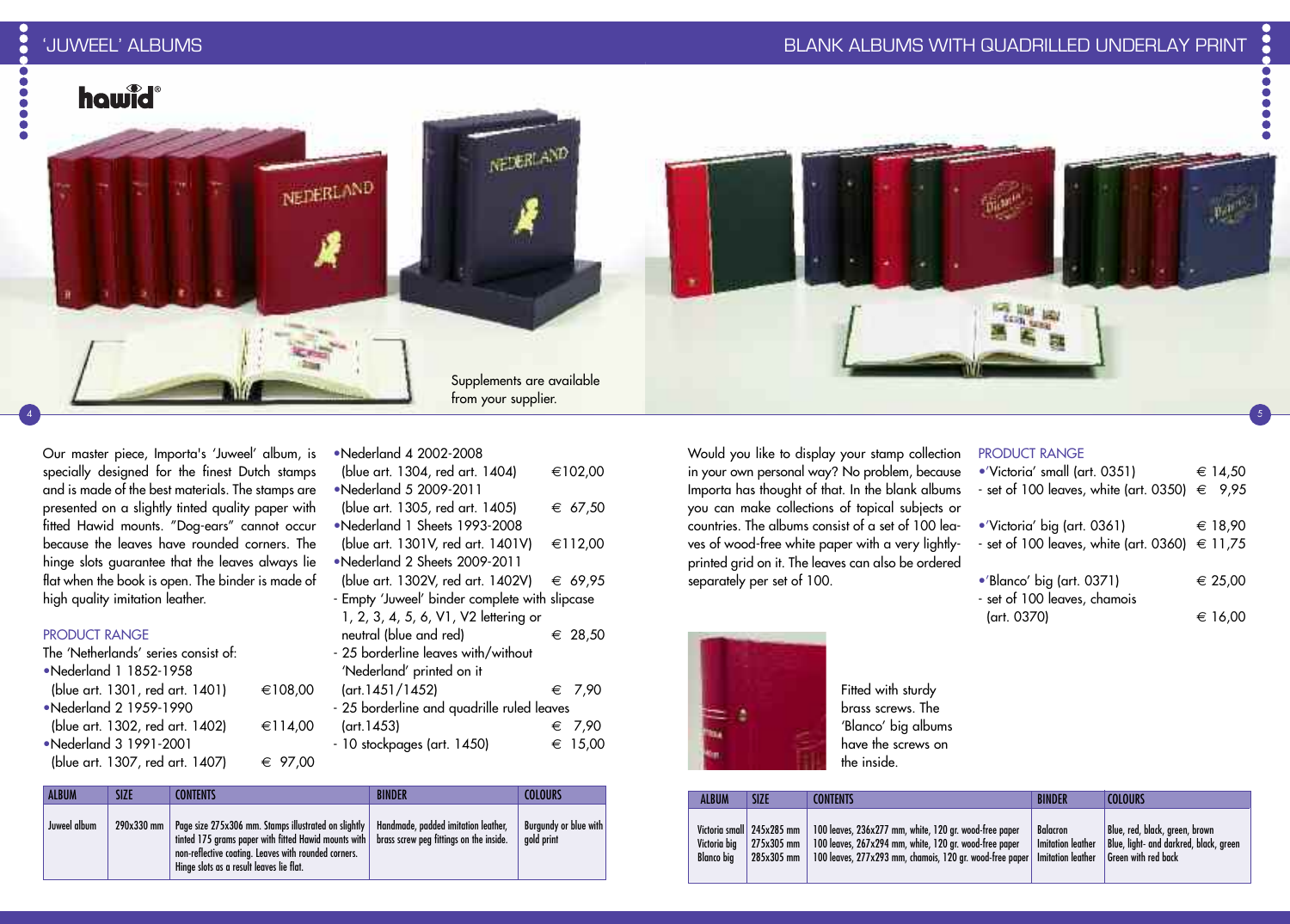i

Your precious collection is safely preserved. In manufacturing the Patento stockbooks, everything is taken into account. Our Patento stockbooks are provided with glassine strips with a 3 mm folded edge, which makes them extra strong. The 175 x 225 mm sized leaves have 7 transparent strips per page and the 230 x 305 mm leaves have 10 of these reinforced strips per page. There are two sheets of glassine interleaving between the pages. The Patento stockbooks have a balacron binder and a linen reinforced spine. They are available in five different colours. Patento 555, 777 and 999 are also available with a middle division (recognizable by the five-

cornered star on the spine).

 $\bullet$ 



6 7

### PRODUCT RANGE

| Size $175 \times 225$ mm: |                 |
|---------------------------|-----------------|
| • Patento 333 (art. 0333) | € 6.50          |
| • Patento 444 (art. 0444) | € 8,95          |
| Size $230 \times 305$ mm: |                 |
| • Patento 555 (art. 0555) | $\epsilon$ 7,95 |
| • Patento 777 (art. 0777) | € 12,95         |
| • Patento 999 (art. 0999) | € 18.95         |
|                           |                 |



| <b>ALBUM</b> | SIZE       | <b>CONTENTS</b>    | <b>BINDER</b>          | <b>COLOURS</b>                    |
|--------------|------------|--------------------|------------------------|-----------------------------------|
| Patento 333  | 175x225 mm | 8 leaves/16 pages  | <b>Balacron binder</b> | Blue, red, green, black and brown |
| Patento 444  | 175x225 mm | 16 leaves/32 pages | <b>Balacron binder</b> | Blue, red, green, black and brown |
| Patento 555  | 230x305 mm | 8 leaves/16 pages  | <b>Balacron binder</b> | Blue, red, green, black and brown |
| Patento 777  | 230x305 mm | 16 leaves/32 pages | <b>Balacron binder</b> | Blue, red, green, black and brown |
| Patento 999  | 230x305 mm | 24 leaves/48 pages | <b>Balacran binder</b> | Blue, red, green, black and brown |

Bristol stockbooks are famous for their quality. They are handmade, solid and almost indestructible. The sturdy linen strips, which reinforce the spine are the proof of its fine craftmanship. Each page has ten glassine strips and double glassine interleaving have been fitted between the pages. The Bristol albums have an imitation leather cover with gold coloured metal corners and double hinging, so that the leaves always lie flat when the book is open! Many stamp collectors choose these extremely solid Bristol stockbooks for their excellent quality.

# PRODUCT RANGE

•Bristol 20 *(art. 0120)* € 37,50

Double hinging, so that the leaves always lie flat when the book is open!

| S |  |  |
|---|--|--|
|   |  |  |

| <b>ALBUM</b>                | SIZE       | <b>CONTENTS</b>                                                                                           | <b>BINDER</b>                                                                                             | <b>COLOURS</b>                  |
|-----------------------------|------------|-----------------------------------------------------------------------------------------------------------|-----------------------------------------------------------------------------------------------------------|---------------------------------|
| <b>Bristol</b><br>stockbook | 255x315 mm | 20 leaves/40 pages with middle division;<br>10 glassine strips per page; double<br>glassine interleaving. | Handmade, imitation leather<br>with gold coloured metal cor-<br>ners; sturdy linen strips at the<br>spine | <b>Blue and</b><br>burgundy red |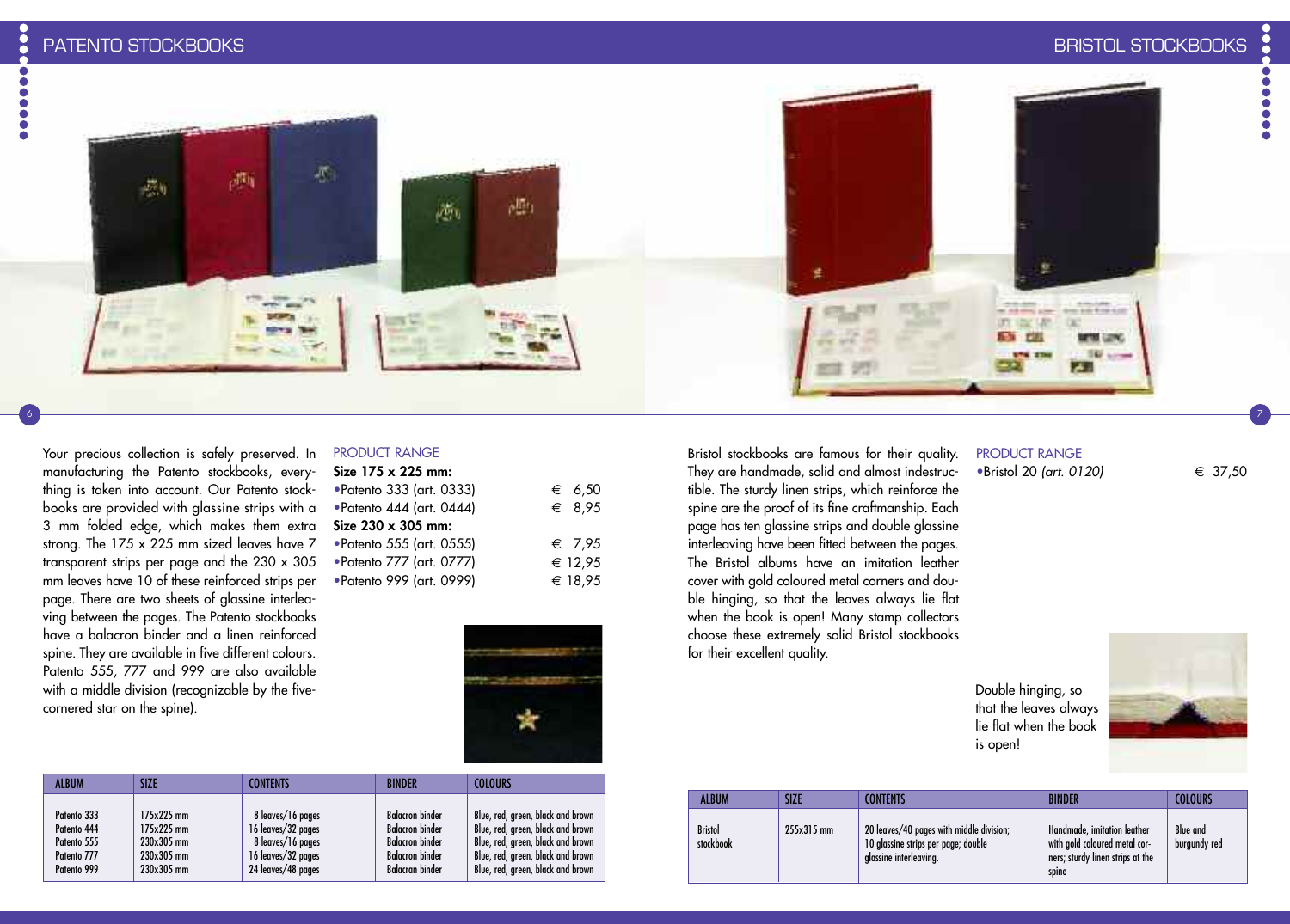

#### PRODUCT RANGE

| Small size $125 \times 165$ mm:     |  |                 |  |  |  |  |
|-------------------------------------|--|-----------------|--|--|--|--|
| •508 (art. 0508)                    |  | € 3,95          |  |  |  |  |
| Medium size 175 x 225 mm:           |  |                 |  |  |  |  |
| .Fc printed (art. 0145)             |  | € 3,00          |  |  |  |  |
| •Delta 8 (art. 0233)                |  | $\epsilon$ 5,95 |  |  |  |  |
| •Delta 16 (art. 0244)               |  | € 8,50          |  |  |  |  |
| Big size 230 x 305 mm:              |  |                 |  |  |  |  |
| .Fc printed (art. 0146)             |  | € 4,00          |  |  |  |  |
| ·Edelweis 8 (art. 0255)             |  | € 7,50          |  |  |  |  |
| •Edelweis 16 (art.0277)             |  | € 12,50         |  |  |  |  |
| •Edelweis 24 (art.0288)             |  | € 18,50         |  |  |  |  |
| •Edelweis 32 Plus(art. 0299)€ 23,95 |  |                 |  |  |  |  |

#### Loose leaf stockbooks: •Corona 4-rings binder, 10 leaves/20

| "Corona 4-rings binder, TV leaves/ZU          |   |         |
|-----------------------------------------------|---|---------|
| pages, (blue/red art. 0379/0381) € 27,25      |   |         |
| - 10 leaves for 4-ring binder Corona,         |   |         |
| white (art. 0382)                             |   | € 15.00 |
| •'Mammoet', the suppliers' book, extra        |   |         |
| thick, metal edged corners (art. 0345)€ 65,00 |   |         |
| - 10 leaves for 'Mammoet' albums              |   |         |
| (art. 0445)                                   |   | € 15,00 |
| • Stockpages for ring binders:                |   |         |
| - 5 pc for 17-rings white (art. 0417)         | € | 3.00    |
|                                               |   |         |

 $-5$  pc for 23-rings white (art. 0423)  $\epsilon$  5,75

| <b>ALBUM</b>                | <b>SIZE</b> | <b>CONTENTS</b>                               | <b>BINDER</b>            | <b>COLOURS</b>                 |
|-----------------------------|-------------|-----------------------------------------------|--------------------------|--------------------------------|
| 508                         | 125x165 mm  | 8 leaves/16 pages 5 glassine strips per page  | <b>Balacron</b>          | Blue, red, green, brown, black |
| Stamps illustrated (small)  | 175x225 mm  | 4 leaves/ 8 pages 7 glassine strips per page  | Cardboard                | Full colour printed            |
| Delta 8                     | 175x225 mm  | 8 leaves/16 pages 7 glassine strips per page  | <b>Balacron</b>          | Blue, red, green, brown, black |
| Delta 16                    | 175x225 mm  | 16 leaves/32 pages 7 glassine strips per page | <b>Balacron</b>          | Blue, red, green, brown, black |
| Stamps illustrated (medium) | 230x305 mm  | 4 leaves/ 8 pages 10 glassine strips per page | Cardboard                | Full colour printed            |
| Edelweis 8                  | 230x305 mm  | 8 leaves/16 pages 10 glassine strips per page | <b>Balacron</b>          | Blue, red, green, brown, black |
| Edelweis 16                 | 230x305 mm  | 16 leaves/32 pages10 glassine strips per page | <b>Balacron</b>          | Blue, red, green, brown, black |
| Edelweis 24                 | 230x305 mm  | 24 leaves/48 pages10 glassine strips per page | <b>Balacron</b>          | Blue, red, green, brown, black |
| <b>Edelweis 32 Plus</b>     | 230x305 mm  | 32 leaves/64 pages10 glassine strips per page | <b>Balacron</b>          | Blue, red, green, brown, black |
| Corona 4-ring binder        | 268x318 mm  | 10 leaves/20 pages10 glassine strips per page | <b>Imitation leather</b> | <b>Blue and red</b>            |
| Mammoet                     | 290x310 mm  | 20 leaves/60 pages10 glassine strips per page | Heavy quality linen      | <b>Black</b>                   |

Black pages often give an extra dimension to a precious stamp collection. These Importa stockbooks have black pages with transparent softener-free strips, in which your stamps are beautifully presented. In short, for a most attractive presentation of your stamps, the Importa stockbook is the very right choice.



### Transparent softener-free strips for a perfect presentation of your collection!

# PRODUCT RANGE

| Size 175 x 225 mm:                  |   |                 |
|-------------------------------------|---|-----------------|
| •Alpha 8 (art. 0142)                |   | $\epsilon$ 7.75 |
| • Alpha 16 (art. 0143)              |   | € 11,50         |
| Size $230 \times 305$ mm:           |   |                 |
| $\bullet$ Climax 8 (art. 0132)      |   | $∈$ 8,50        |
| $\bullet$ Climax 16 (art. 0133)     |   | € 14,50         |
| •Climax 24 (art. 0134)              |   | € 22,95         |
| •Climax 32 (art. 0135)              |   | € 28,50         |
| Loose leaf stockbooks:              |   |                 |
| • Corona 4-ring stockbooks          |   |                 |
| (blue art. 0376, red art. 0377)     |   | € 27,25         |
| - 10 black 4-ring stockpages/leaves |   |                 |
| (art. 0384)                         |   | ∈ 15,00         |
| - 5 black 23-ring stockpages/leaves |   |                 |
| (art. 0424)                         | € | 5.75            |
|                                     |   |                 |

| <b>ALBUM</b>   | <b>SIZE</b>  | <b>CONTENTS</b>                         | <b>BINDER</b>            | <b>COLOURS</b>                 |
|----------------|--------------|-----------------------------------------|--------------------------|--------------------------------|
| Alpha 8        | $175x225$ mm | 8 leaves/16 pages - 7 strips per page   | Balacron                 | Blue, red, green, brown, black |
| Alpha 16       | 175x225 mm   | 16 leaves/32 pages - 7 strips per page  | <b>Balacron</b>          | Blue, red, green, brown, black |
| Climax 8       | 230x305 mm   | 8 leaves/16 pages - 10 strips per page  | Balacron                 | Blue, red, green, brown, black |
| Climax 16      | 230x305 mm   | 16 leaves/32 pages - 10 strips per page | Balacron                 | Blue, red, green, brown, black |
| Climax 24      | 230x305 mm   | 24 leaves/48 pages - 10 strips per page | <b>Balacron</b>          | Blue, red, green, brown, black |
| Climax 32      | 230x305 mm   | 32 leaves/64 pages - 10 strips per page | Balacron                 | Blue, red, green, brown, black |
| Corona 4-rings | 268x318 mm   | 10 leaves/20 pages - 10 strips per page | <b>Imitation leather</b> | Blue and red                   |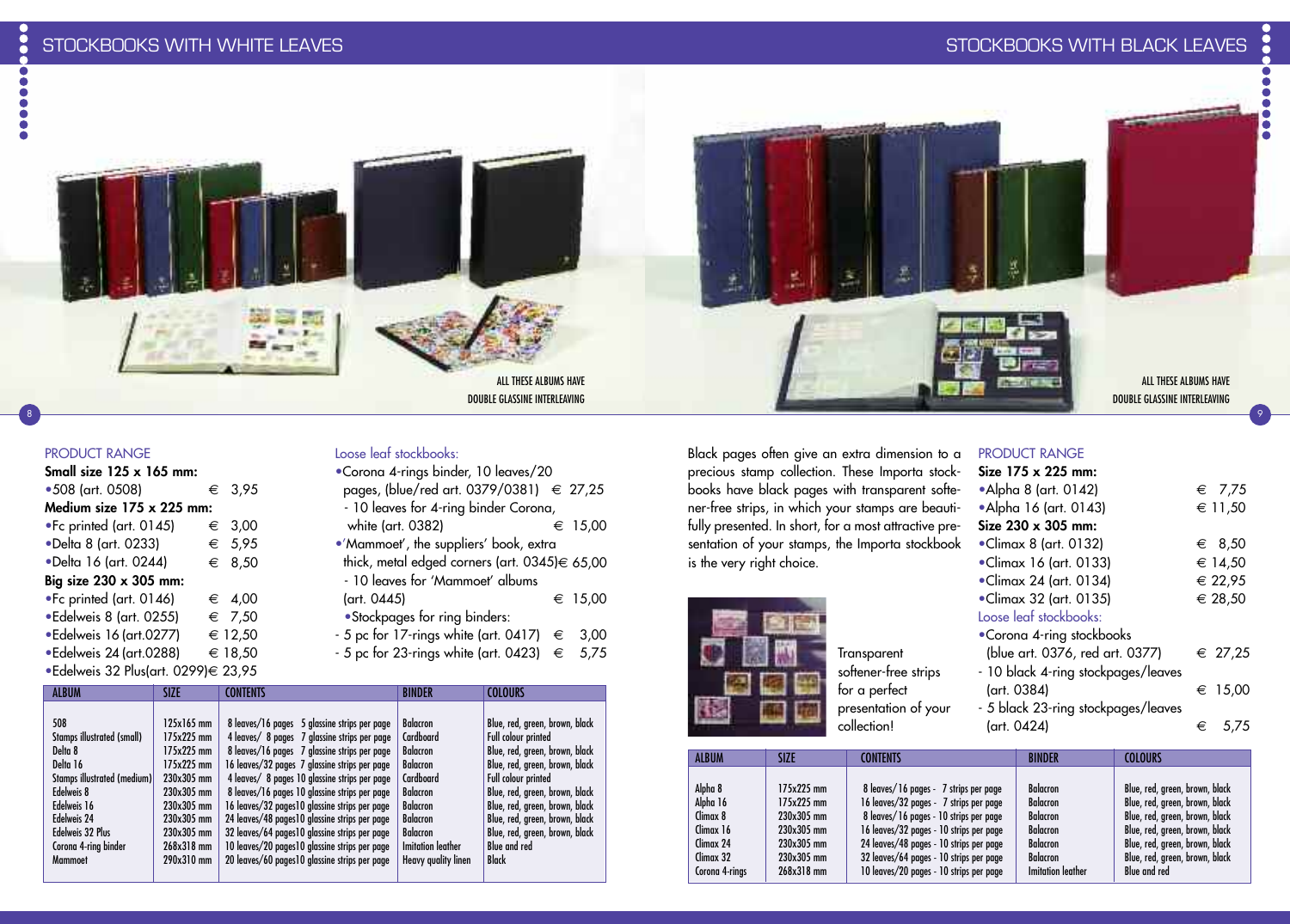

#### The black background provides a magnificent presentation for the precious First Day Covers. The leaves are made of transparent softener-free polypropylene. Each album has 12 black leaves with one or two compartments. The opening is on the interior short side, so that the covers cannot get a 'dusty edge'. Additional leaves are available from your supplier. PS II is available with L "First Day Covers" or "Eerste Dag Enveloppen" in gold-colour lettering.



| "To ropuluit for 24 envelopes of             |                 |  |
|----------------------------------------------|-----------------|--|
| 19 x 10,5 cm (art. 0440)                     | € 11,50         |  |
| •PS I for 24 envelopes of                    |                 |  |
| $19 \times 14$ cm (art. 0130)                | € 12,50         |  |
| .PS II for 48 envelopes of 19 x 14 cm        |                 |  |
| (Duch art. 0260 - English art. 0060) € 16,30 |                 |  |
| Leaves available per set of 10:              |                 |  |
| - set for PS Populair (art. 0442)            | $\epsilon$ 5.35 |  |
| - set for PS I (art. 0131)                   | € 5,60          |  |
| - set for PS II /1 comp. (art. 0261)         | € 7.65          |  |

- set for PS II /2 comp.s (art. 0262)  $\epsilon$  7,65

Importa has two First Day Cover albums in its product range with three compartments per page. The leaves are made of a softener-free material and have a black background. Of course, these are made of a material that cannot stain your covers. Additional leaves for these albums are available from your supplier. It is also possible to order leaves with only one or two compartments per page. In the PS III de Luxe, the brass screws are incorporated in the inside and a matching slipcase is included at no extra cost.

#### PRODUCT RANGE

•PS III with black background, (Dutch art. 0390 - English art. 0389) € 18,90 •PS III de Luxe matching slipcase included (Dutch blue/red art. 0385/6) (English blue/red art. 0387/8)  $\epsilon$  28,50 - Set with 1 compartment (art. 0391)  $\epsilon$  7,65

- 
- Set with 2 compartments (art. 0392)  $\epsilon$  7,65
- 



10

In the albums there is sufficient space for additional pages.

#### LEAVES WITH ONE OR TWO COMPARTMENTS

| <b>ALBUM</b>       | <b>SIZE</b> | <b>CONTENTS</b>                           | <b>BINDFR</b>                 | COLOURS                        |
|--------------------|-------------|-------------------------------------------|-------------------------------|--------------------------------|
| <b>PS Populair</b> | 250x120 mm  | 12 black leaves for 24 env. of 19x10,5 cm | <b>Balacron screwbinder</b>   | Blue, red, green, brown, black |
| PS I               | 250x160 mm  | 12 black leaves for 24 env. of 19x14 cm   | <b>Balacron screwbinder</b>   | Blue, red, green, brown, black |
| PS II              | 250x305 mm  | 12 black leaves for 48 env. of 19x14 cm   | <b>Balacron 4-ring binder</b> | Blue, red, green, brown, black |

#### LEAVES WITH THREE COMPARTMENTS

| ALBUM          | SIZE         | <b>CONTENTS</b>                                | <b>BINDER</b>     | <b>COLOURS</b>                 |
|----------------|--------------|------------------------------------------------|-------------------|--------------------------------|
| PS III         | 250x350 mm   | 12 black leaves for 72 envelopes of 19x10,5 cm | 4-rina binder     | Blue, red, green, brown, black |
| PS III de luxe | $250x360$ mm | 12 black leaves for 72 envelopes of 19x10,5 cm | with brass screws | Blue and red                   |

Additional leaves per set of 10:

- 
- Set with 3 compartments (art. 0393)  $\epsilon$  7,65

| Imprint in gold colour: |  |
|-------------------------|--|
| 'FIRST DAY COVERS'      |  |
| or 'EERSTE DAG          |  |
| ENVELOPPEN'.            |  |
|                         |  |



11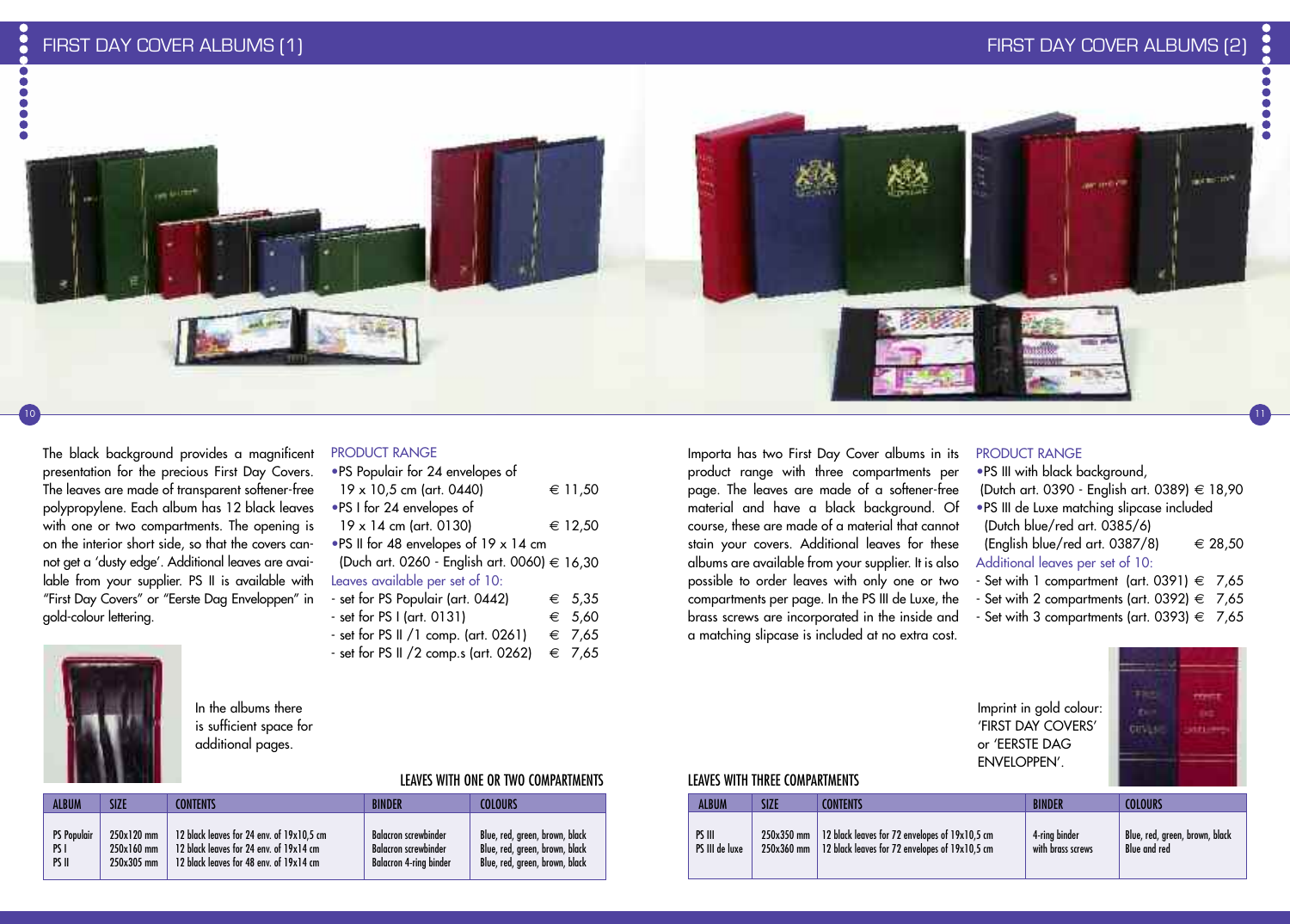13



Starting a collection of banknotes is popular. This is not surprising, because the design of all the different banknotes becomes more and more beautiful. In order to present your collection of banknotes in a most attractive and safe way, Importa designed a special album for it. This album is delivered with a cardboard protection cover. A matching slipcase in the same colour as the album is also available.



#### PRODUCT RANGE •Banknote album

| (blue art. 0320, red art. 0321)             | € 17,60         |
|---------------------------------------------|-----------------|
| •Banknote album + matching slipcase         |                 |
| (blue art. 0320K, red art. 0321K) € 25,50   |                 |
| - Set of 10 additional leaves               |                 |
| (see below)                                 | ∈ 8,70          |
| - Separate slipcase (blue art. 0205,        |                 |
| red art. 0206)                              | $\epsilon$ 7.90 |
| - Empty album without any text on its cover |                 |
| (blue art. 0809B, red art. 0809R) € 8,50    |                 |



| ALBUM                 | SIZE       | CONTFNTS                                                                                                                             | <b>BINDER</b>                 | <b>COLOURS</b> |
|-----------------------|------------|--------------------------------------------------------------------------------------------------------------------------------------|-------------------------------|----------------|
| <b>Banknote album</b> | 240x275 mm | 10 softener-free leaves (5x 3-compartments,<br>3x 2-compartments and 2x 1-compartment,<br>size 210x265 mm and 10 black interleaving) | Padded vinyl 4-ring<br>binder | Blue and red   |



NEDERLANDSE "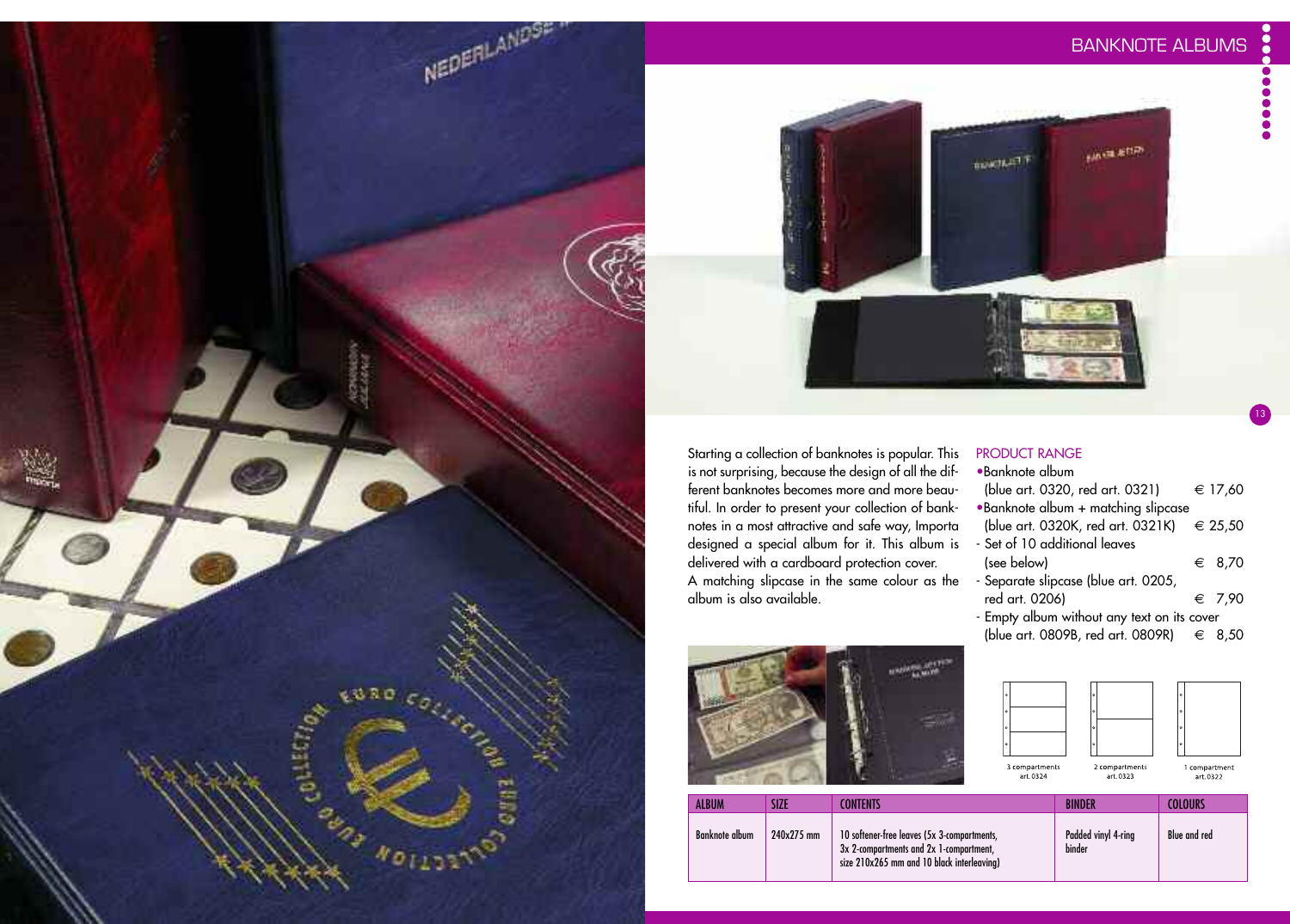14





#### Our coin album 'Populair' is a perfect storage system for all coin collections. Five different transparent coin leaves per album are included, so that almost every coin size can be collected in this album. In the colourful Euro coin albums you can collect 4 complete series of 8 Euro coins per leaf.

| $\circ$<br>۰<br>$\circ$<br>$\circ$<br>12 comp.<br>art. 0812 | ۰<br>$\circ$<br>$\circ$<br>$\circ$<br>20 comp.<br>art. 0820 | ۰<br>۰<br>۰<br>۰<br>30 comp.<br>art. 0830        | $\circ$<br>$\circ$<br>$\circ$<br>٠<br>32 comp.<br>art. 0818 |
|-------------------------------------------------------------|-------------------------------------------------------------|--------------------------------------------------|-------------------------------------------------------------|
| $\circ$<br>c<br>$\circ$<br>$\circ$<br>42 comp.              | $\circ$<br>۰<br>$\circ$<br>$\alpha$<br>63 comp.             | $\alpha$<br>$\circ$<br>$\circ$<br>$\circ$<br>mix |                                                             |
| art. 0842                                                   | art. 0863                                                   | art. 0816                                        |                                                             |

**CONTENTS** 

240x275 mm 5 transparent, softener-free leaves, 210x260 mm and 5 red 240x275 mm 4 transparent, softener-free leaves, size 210x260 mm with

32 compartments and 4 red interleaving

interleaving Ø compartments depend on the thickness of the coin

SIZE

**ALBUM** 

Coin album 'Popular' Euro coin album

# PRODUCT RANGE

| .Coin album 'Populair' (art. 0811)         |   | € 17,60         |
|--------------------------------------------|---|-----------------|
| .Coin album 'Populair' with slipcase       |   |                 |
| (art. 0811K)                               |   | € 25.50         |
| . Empty binder with 'Munten' printed on    |   |                 |
| the cover (art. 0810)                      |   | ∈ 8.50          |
| . Empty binder without any text printed on |   |                 |
| the cover (art. 0809)                      |   | $∈$ 8,50        |
| - Separate slip case (art. 0821)           |   | € 7,90          |
| .Coin leaves with red interleavings        |   |                 |
| per set of 4 pieces per kind               |   |                 |
| (see drawings)                             |   | $\epsilon$ 7,40 |
| - range of 5 leaves: 12, 20, 30, 42        |   |                 |
| and 63 compartments (art. 0819)            |   | $\epsilon$ 9,20 |
| •Euro coin album (art. 0808)               | € | 9.20            |

BINDER

Padded vinyl, 4-ring binder **Cardboard** 4-ring binder COLOURS

Blue, red, green, brown, black

Full colour illustrated





| ó |         |  |
|---|---------|--|
| ó |         |  |
|   | $30-30$ |  |

15

| ALBUM        | SIZE         | CONTENTS                                                                                                     | <b>BINDER</b>                  | COLOURS      |
|--------------|--------------|--------------------------------------------------------------------------------------------------------------|--------------------------------|--------------|
| Coin-S album | $135x213$ mm | 3 transparent, softener-free leaves of<br>114x198 mm with different compartments<br>and 3 black interleaving | Padded vinyl,<br>2-ring binder | Blue and red |

In this handy slim size coin album you can now easily transport your coins to e.g. sales and exhibitions. Of course, additional pages can be obtained separately.

#### PRODUCT RANGE

•Coin-S album (blue art. 0211, red art. 0212)  $\epsilon$  5,90 - Set of 6 coin-S leaves (twice the 3 different pocket compartments) with 6 black interleaving (art. 0213)  $\epsilon$  4,35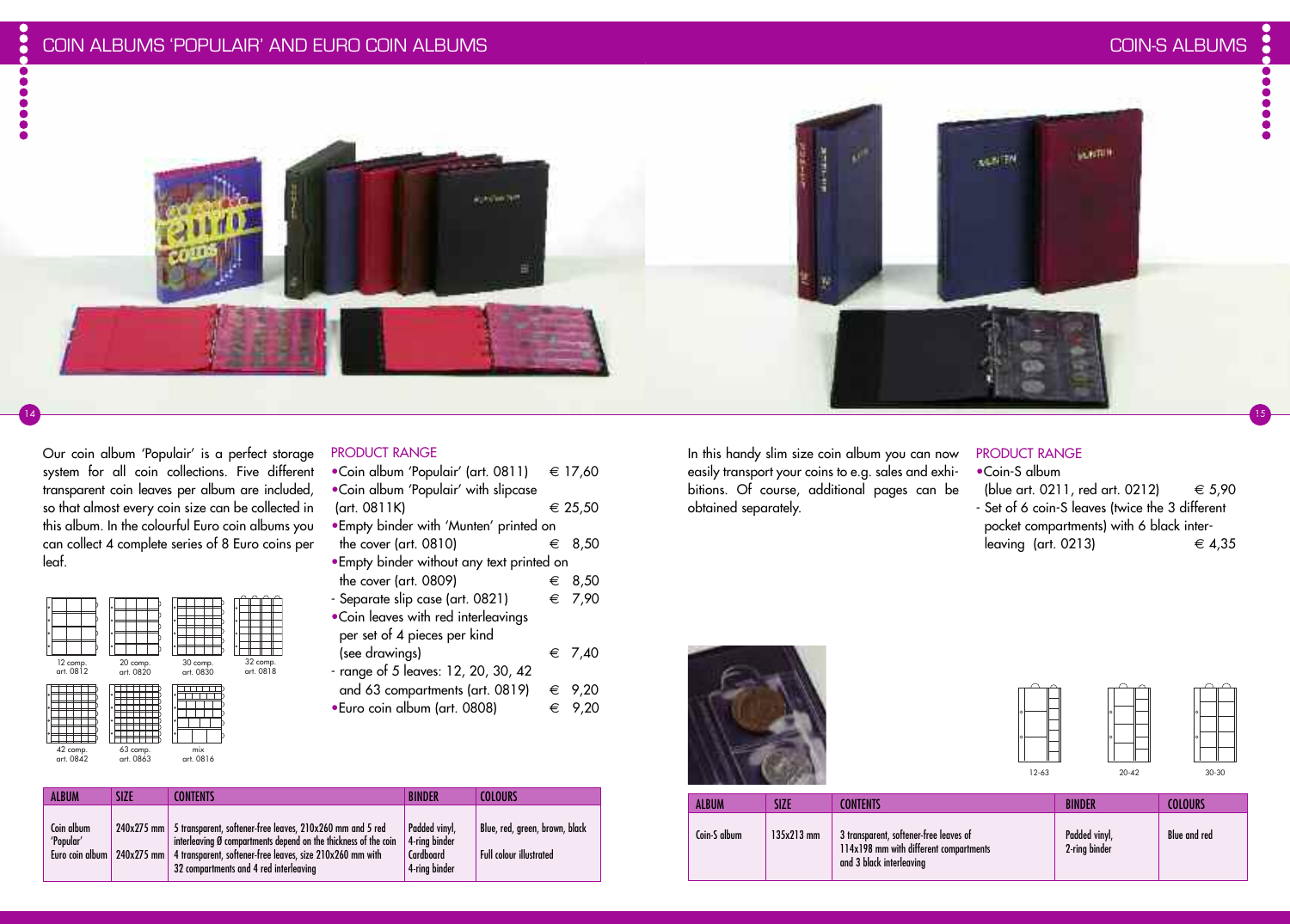$\bullet$ 



In the Importa coin holder albums the coins in the coin holders can be safely and systematically kept. The black Mammoet album with metal edged borders is extra thick and is therefore often used by suppliers and professionals.

**SUBAR** 

#### PRODUCT RANGE

- •Coin holder album MH12
- (blue art. 0710, red art. 0711)  $€ 11,75$
- •Coin holder album MH12 + slipcase
- (blue art. 0710K, red art. 0711K)  $€ 19,65$
- $-10$  coin holder sheets (art.0712)  $\epsilon$  5,90
- $10$  red interleaving (art. 0802)  $\epsilon$  3,35
- $10$  black interleaving(art.0803)  $\epsilon$  3,35
- Slipcase blue/red (art. 0205/0206)  $\in$  7,90

| <b>ALBUM</b> | <b>SIZE</b> | CONTENTS                                                                           | <b>BINDER</b>                                                  | <b>COLOURS</b>                 |
|--------------|-------------|------------------------------------------------------------------------------------|----------------------------------------------------------------|--------------------------------|
| <b>MH12</b>  | 240x275 mm  | 5 transparent leaves<br>for 12 coins in coinholders per leaf                       | Padded vinyl 4-ring binder                                     | Blue and red                   |
| <b>MH20</b>  | 280x315 mm  | 5 transparent leaves<br>for 20 coins in coinholders per leaf                       | Padded vinyl 4-ring binder                                     | Blue, red, green, brown, black |
| Mammoet      | 290x310 mm  | 15 leaves MH20 en 5 leaves MH12 Large for<br>20 / 12 coins in coinholders per leaf | 4-ring binder, strong quality fine<br>linen with metal corners | <b>Black</b>                   |

Your coins are safely kept in the softener-free Importa coin holders. The transparent framework consists of a flexible material that adapts its form to the coin that is kept inside. You can choose between self-adhesive coin holders (blue boxes) and coin holders that have to be closed with a staple (red boxes).

16 17

•Coin holder album MH20 (art.1640)  $\in$  13,75

 $(\text{art. } 1641)$   $\in$  21,65

 $(\text{art.1642})$   $\in$  6,40

 $(\text{art. } 1646)$   $\in$  6,40  $-10$  red interleaving (art. 1643)  $\epsilon \in 4,10$  $- 10$  black interleaving (art. 1644)  $\quad \in$  4,10 - Separate slipcase (art. 1645)  $\epsilon$  7,90

 $(\text{art. } 0346)$   $\in$  32,00

•Coin holder album MH20 + slipcase

- 10 coin holder sheets MH12 Large

- 10 coin holder sheets MH20

•Mammoet Coin holder album

| <b>PRODUCT RANGE</b>       |                 |                                                 |         |
|----------------------------|-----------------|-------------------------------------------------|---------|
| •Blue box, set of          |                 | .Box of coin holders (normal) containing        |         |
| 50 coin holders (50x50 mm) | € 5,50          | 1.300 pcs. up to size 39,5 mm $\in$ 41,00       |         |
| •Blue box, set of          |                 | .Box of coin holders (normal) containing        |         |
| 25 coin holders (66x66 mm) | € 5,25          |                                                 |         |
| .Red box, set of           |                 | .Collection box with 500 coin holders           |         |
| 50 coin holders (50x50 mm) | $∈$ 3,50        | in 10 different sizes (blue and red)            |         |
| .Red box, set of           |                 | - self-adhesive coin holders (art.1799) € 34,50 |         |
| 25 coin holders (66x66 mm) | $\epsilon$ 3,00 | - normal coin holders (art.1699)                | € 18,50 |
|                            |                 |                                                 |         |

•Card inserts (50) 50x50 mm

•Card inserts (25), 66x66 mm

 $(\text{art. } 1610)$   $\in$  3,50

 $(\text{art. } 1618)$   $\in$  3,00 PRODUCT RANGE FOR WHOLESALERS •Box of coin holders (self-adhesive) containing 1.000 pcs. up to size 39,5 mm  $64,00$ •Box of coin holders (self-adhesive) containing

| <b>SIZE</b>       | <b>Ø WINDOWS</b>                     |                              |                                        |                               |                                                         |                   | <b>SPECS</b>                                                        |
|-------------------|--------------------------------------|------------------------------|----------------------------------------|-------------------------------|---------------------------------------------------------|-------------------|---------------------------------------------------------------------|
| $50 \times 50$ mm | $17.5 \text{ mm}$<br>$35 \text{ mm}$ | $20 \text{ mm}$<br>$37.5$ mm | $22.5 \text{ mm}$<br>$39.5 \text{ mm}$ | $25 \text{ mm}$<br>assortment | $30 \text{ mm}$<br>$27.5 \text{ mm}$<br>Euro assortment | $32.5 \text{ mm}$ | Self-adhesive (blue box) or to be<br>closed with a staple (red box) |
| 66 x 66 mm        | $40 \text{ mm}$                      | $43 \text{ mm}$              | 48 mm                                  | $53 \text{ mm}$               |                                                         |                   | Self-adhesive (blue box) or to be<br>closed with a staple (red box) |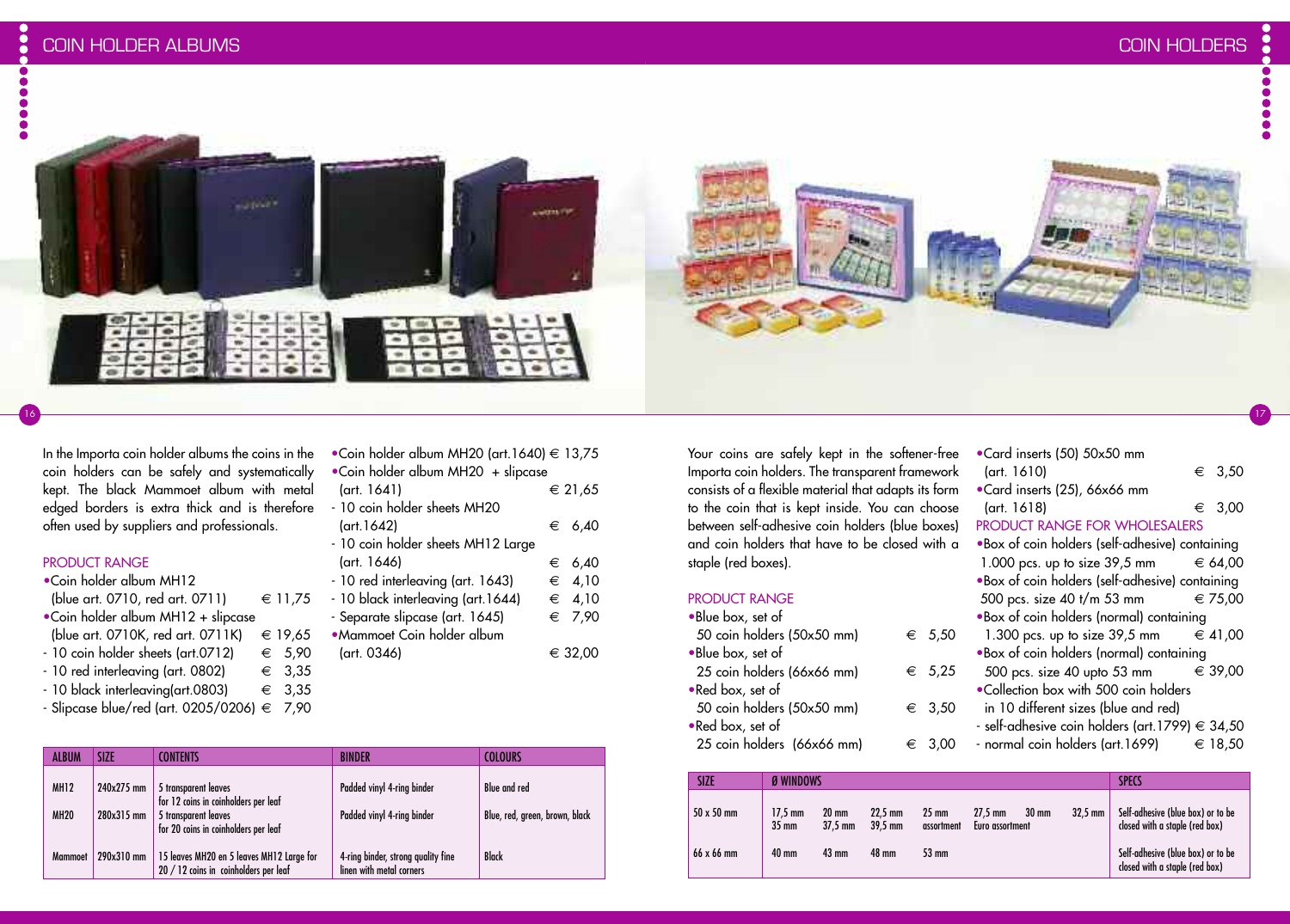# EURO PUSH-IN COIN ALBUMS



 $\ddot{\bullet}$ 

0



## PRODUCT RANGE

Commemorative

18

| •Euro Push-In Coin Album 1 1999-2007                  |                  |
|-------------------------------------------------------|------------------|
| (blue/red art. 3550/3650)                             | ∈ 24.75          |
| •Euro Push-In Coin Album 2, 2008-2012                 |                  |
| (blue/red art. 3551/3651                              | € 18,30          |
| . Euro Push-In Coin Album 1,16 countries              |                  |
| (blue/red art. 3570/3580)                             | $\epsilon$ 27.25 |
| • Euro Push-In Coin Album 2, 4 countries              |                  |
| blue/red art. 3578/3588)                              | € 14.80          |
| • Euro Push-In Coin Album for the                     |                  |
| 2-Euro commemorative coins                            |                  |
| (blue art. 3553, red art. 3653) $\epsilon$ 15,50      |                  |
| - with 3 leaves of 2 blue card pocket included        |                  |
| The above-mentioned albums are also available         |                  |
| with their matching slipcases included $(+ \in 7,90)$ |                  |
|                                                       |                  |

#### Also available: - Separate slipcases

| ooparaio siipeases                              |        |
|-------------------------------------------------|--------|
| (blue/red art. 0205/0206)                       | € 7.90 |
| - Empty Euro coin album 1                       |        |
| (blue/red art. 3560/3660)                       | € 8,50 |
| - Empty Euro coin album 2                       |        |
| (blue/red art. 3561/3661)                       | € 8,50 |
| - Supplements blue Euro card inserts            |        |
| with the year mentioned or neutral              | € 2,80 |
| - Supplements for the 2-Euro coins              |        |
| (page with 2 blue card inserts,                 |        |
| art. 3542)                                      | € 3,85 |
| - Euro coin page with 2 blue card inserts,      |        |
| neutral (art. 3594)                             | € 3,85 |
| - sticker page "Populair" with year imprint for |        |
| the Euro "Push-in" coin album                   |        |

|                                                                              |                                        | (art. 3550S)                                                                                                                                                                                                                              | $\epsilon$ 2.10                                                                                                                         |                                                                   |
|------------------------------------------------------------------------------|----------------------------------------|-------------------------------------------------------------------------------------------------------------------------------------------------------------------------------------------------------------------------------------------|-----------------------------------------------------------------------------------------------------------------------------------------|-------------------------------------------------------------------|
| <b>ALBUM</b>                                                                 | <b>SIZE</b>                            | <b>CONTENTS</b>                                                                                                                                                                                                                           | <b>BINDER</b>                                                                                                                           | <b>COLOURS</b>                                                    |
| Push-in coin<br>album<br>Push-in Euro coin<br>album<br>Push-in album $2 \in$ | 240x275 mm<br>240x275 mm<br>240x275 mm | Softener-free polypropylene leaves with<br>I compartment with 1 blue push-in card insert<br>Softener-free polypropylene leaves with<br>2 compartments with 2 blue push-in card inserts<br>3 softener-free leaves with 2 blue card inserts | Padded vinyl binder with gold<br>coloured imprint<br>Padded vinyl binder with gold<br>coloured imprint<br>Padded vinyl binder with gold | <b>Blue and red</b><br><b>Blue and red</b><br><b>Blue and red</b> |

coloured imprint

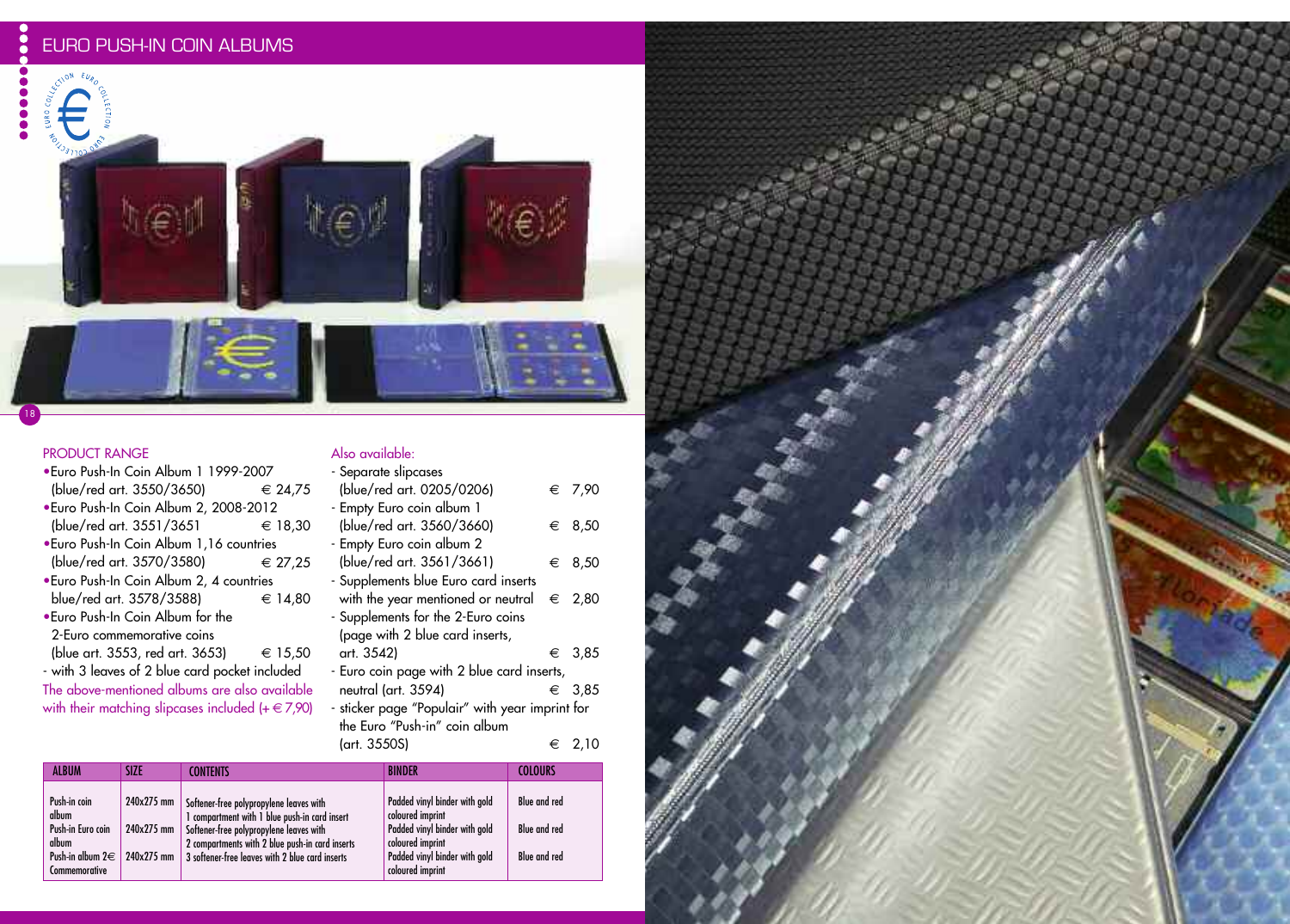

#### The collection binders of Importa offer 1001 possibilities. Whether you are collecting cigarbands, stamps, postcards or playing cards, in this collection binder everything is possible. The album can easily be filled with Importa V-leaves that are available with compartments of different sizes. There exist 16 different varieties of these

kind of leaves. See pages 22 and 23.

| •Collection binder (art. 0476)    | $\epsilon$ 8,00 |
|-----------------------------------|-----------------|
| - Matching slipcase (art. 0477)   | $\epsilon$ 7.75 |
| •Collection binder + slipcase     |                 |
| (art. 0471)                       | € 15,00         |
| 1011 1.1<br>$\sqrt{2}$ $\sqrt{2}$ | $\sqrt{2}$      |

PRODUCT RANGE

| - 10 black interleaves (art. 0479) | $\epsilon$ 4,00 |
|------------------------------------|-----------------|
| - 10 red interleaves (art. 0478)   | $\epsilon$ 4,00 |



The traditional collection binder of Importa is now also available in 6 TRENDY designs. From a baroc design to a sturdy metal look or a 3 dimensional design. Of course this album can also easily be filled with the special V-leaves of Importa, that are all available with compartments of different sizes. Please read more about these on the following two pages.

#### PRODUCT RANGE

- •TRENDY collection binder  $\epsilon$  8.00 - 10 black interleaving
- $(\text{art. } 0479)$   $\in$  4,00
- 10 red interleaving
- $(\text{art. } 0478)$   $\in$  4,00

**DIMENSION**

**6 different TRENDY binders:**





2187 (*art. 0740)*





**METAL** 2029 (*art. 0743)*





**GALAXY** 2013 (*art. 0744)*

**BAROC** 2518 (*art. 0746)*



| <b>ALBUM</b>                       | SIZE         | <b>BINDER</b>              | <b>COLOURS</b> |
|------------------------------------|--------------|----------------------------|----------------|
| <b>TRENDY</b><br>collection binder | $270x325$ mm | Padded vinyl 4-ring binder | see above      |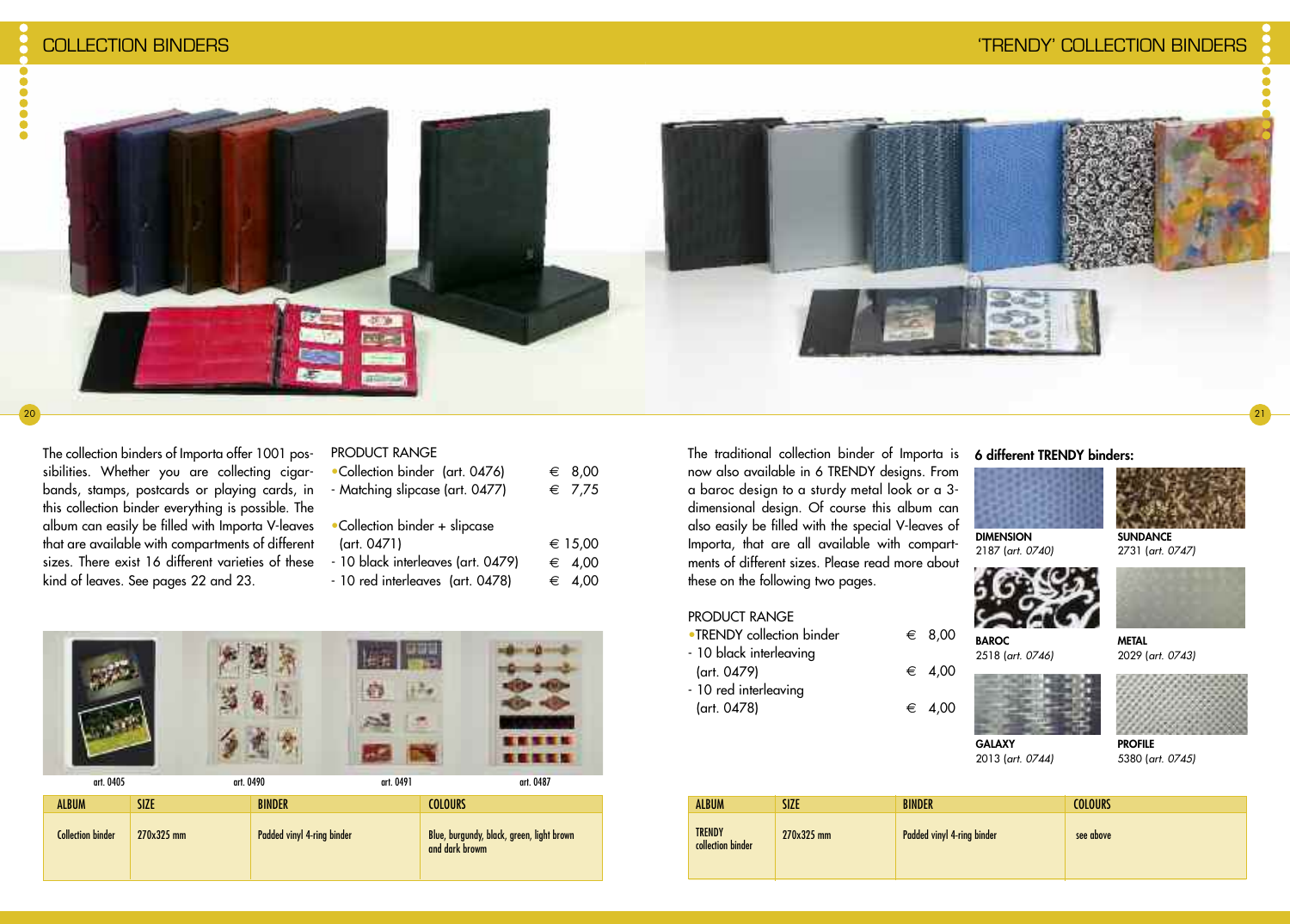## COLLECTION BINDER LEAVES 'V-LEAVES' COLLECTION BINDER LEAVES 'V-LEAVES'

The transparent leaves, the so-called 'V-leaves', are available with compartments of different sizes. The 16 different possibilities are shown on these two pages.

Whatever you like to collect, there is always an appropriate collection leave available for you. There are numerous possibilities.

- •Set of 10 transparent softener-free V-leaves
- $\arctan 0481 \t\t t/m 0493, 0495 \t\t and \t498$  € 7,25
- Set of 5 x V1 plus 5 black card inserts  $(\text{art. } 0494)$   $\in$  7,25
- Set of 5 x V1 plus 5 black blank leaves  $(\text{art. } 0405)$  - see page 20.  $\xi$  5,25



218 x 314 mm (art. 0481)



•**V 2**

•**V 5**

218 x 156 mm (art. 0482) •**V 3** 218 x 103 mm (art. 0483)



218 x 76 mm (art. 0484)







•**V 7** 218 x 43 mm (art. 0487)



•**V 8** 218 x 37 mm (art. 0488)

108 x 156 mm (art. 0489)



•**V 3 vertical**







54 x 314 mm (art. 0492)



•**V 4x2** 108 x 76 mm (art. 0491)



•**V 1 with black interleave** (art. 0494)



71 x 314 mm (art. 0498) •**V 4 vertical**  $\ddot{\bullet}$  $\ddot{\bullet}$ 

•**V 2x2**



45

**J15** 

52 x 29 mm (art. 0493)

•**V 1**

# •**V 4**

218 x 60 mm (art. 0485) •**V 6** 218 x 51 mm (art. 0486)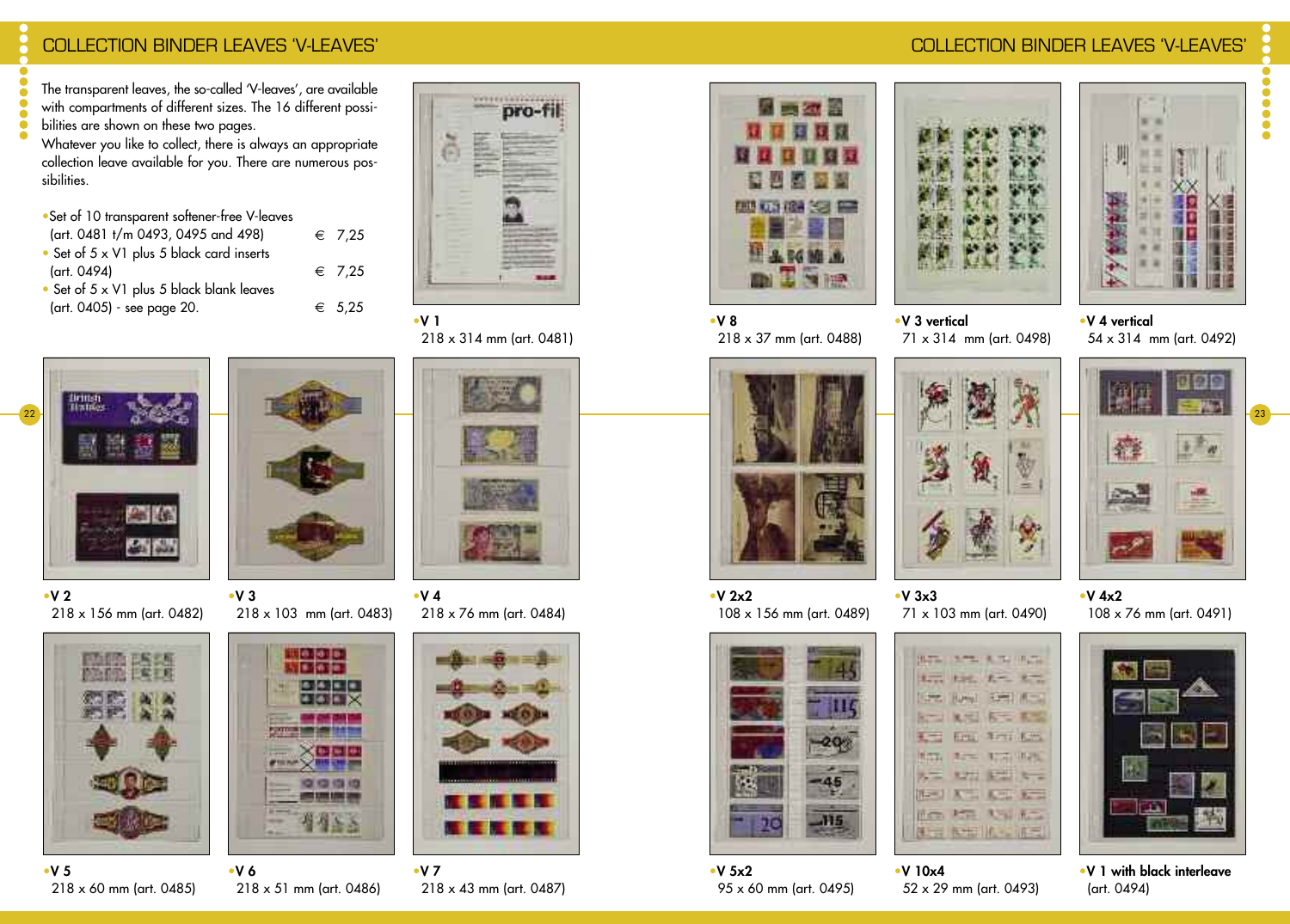

 $^{24}$  ) and the contract of the contract of the contract of the contract of the contract of the contract of the contract of the contract of the contract of the contract of the contract of the contract of the contract of

#### The Dutch telephone company started with the edition of 4 beautiful phone cards with a representation of parts of the paintings of Vincent van Gogh. Every year other pretty phone cards were issued. Nowadays also phone cards from other foreign countries are collected. All of these phone cards can be beautifully displayed in the Importa phone card albums.

| $\bullet$ V.T.C. album |  |
|------------------------|--|
|                        |  |

| (blue art. 0496, red art. 0497)     | € 15,80         |
|-------------------------------------|-----------------|
| - Separate slipcase (art. 0477)     | $\epsilon$ 7,75 |
| •V.T.C. album + slipcase            |                 |
| (blue art. 0472, red art. 0473)     | € 23,55         |
| - Set of 10 leaves V5x2 (art. 0495) | $\epsilon$ 7,25 |
| - 10 black interleaving (art. 0479) | $\epsilon$ 4,00 |
| - 10 red interleaving (art. 0478)   | $\epsilon$ 4.00 |
|                                     |                 |

In order to complete the phone card album Importa also edited a smaller size phone cards album in the same product range. This practical pocket size album greatly facilitates the transportation of your collection. The business card album looks like the Phone card S-album, however, there is no imprint on the cover and therefore the album is neutral.

| PRODUCT RANGE                          |            |
|----------------------------------------|------------|
| • Phone card S-album                   |            |
| (blue art. 0214, red art. 0215)        | € 5.90     |
| .Business card album (without imprint) |            |
| (blue art. 0251, red art. 0252)        | € 5.90     |
| - 10 sheets + 10 black interleaving    |            |
| (art. 0216)                            | $\in$ 4,35 |

#### PRODUCT RANGE

| . Phone card album Populair               |                 |  |
|-------------------------------------------|-----------------|--|
| (blue art. 0230, red art. 0231)           | € 17,60         |  |
| • Phone card album Populair + slipcase    |                 |  |
| (blue art. 0230K, red art. 0231K) € 25,50 |                 |  |
| - Separate slipcase blue/red              |                 |  |
| (art. 0205/0206)                          | $\epsilon$ 7.90 |  |
| - 10 leaves with 10 black interleaving    |                 |  |
| (art. 0232)                               | - 8.70          |  |



| <b>ALBUM</b>                     | SI7F                     | <b>CONTENTS</b>                                                                                                                                                                                                          | <b>BINDER</b>                                                                | <b>COLOURS</b>                      |
|----------------------------------|--------------------------|--------------------------------------------------------------------------------------------------------------------------------------------------------------------------------------------------------------------------|------------------------------------------------------------------------------|-------------------------------------|
| Phone card album<br>V.T.C. album | 240x275 mm<br>270x325 mm | 10 softener-free leaves of 210x265 mm for 8 cards per<br>leaf and 10 black interleaving<br>5 softener-free leaves of 238x314 mm for 10 cards per<br>leaf and 1 sheet with 100 insert cards and 5 black inter-<br>leaving | <b>Padded vinyl</b><br>4-ring binder<br><b>Padded vinyl</b><br>4-ring binder | Blue and red<br><b>Blue and red</b> |

| <b>ALBUM</b>                               | SI7F         | <b>CONTENTS</b>                                                                                            | <b>BINDFR</b>                        | COLOURS             |
|--------------------------------------------|--------------|------------------------------------------------------------------------------------------------------------|--------------------------------------|---------------------|
| Phone card-S<br>and Business<br>Card album | $135x213$ mm | 5 softener-free leaves of 114x198 mm for 3 phone<br>cards/business cards per leaf and 5 black interleaving | <b>Padded vinvl</b><br>2-ring binder | <b>Blue and red</b> |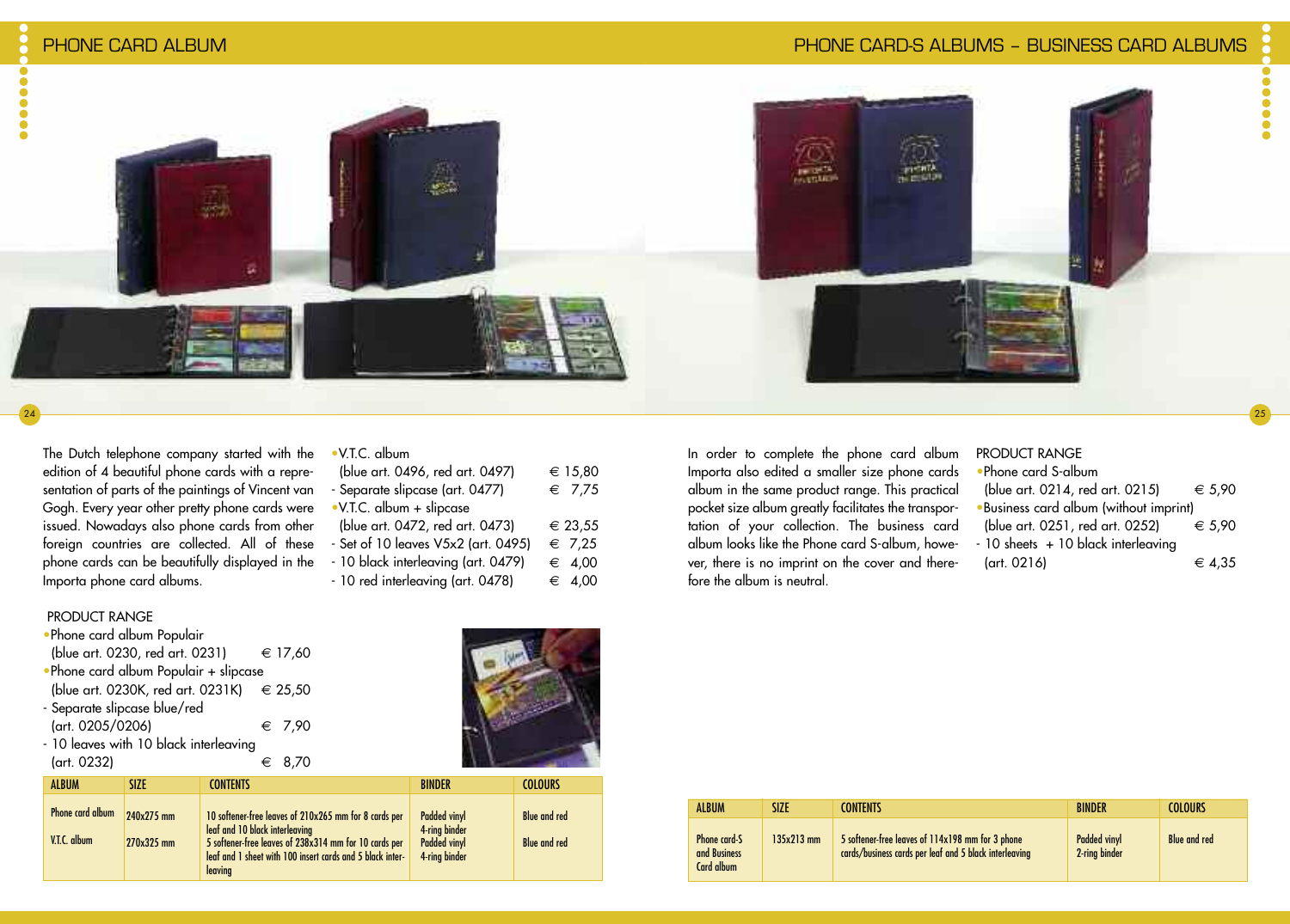# MAGNIFIERS AND LINEN TESTERS (1) NAGNIFIERS AND LINEN TESTERS (2)



**1**







**11**

#### **HANDLE MAGNIFIERS WITH ROUND LENSES 1. Glass lenses and chrome frame -**

#### (in yellow package)

- •Art. nr.: 101  $\varnothing$  50 mm magnification 3x  $\epsilon$  4,35 •Art. nr.: 102 - Ø 63 mm magnification  $3x \text{ } \in 5,25$ •Art. nr.: 103 -  $\varnothing$  75 mm magnification 3x  $\epsilon$  6,15 •Art. nr.: 104 - Ø 90 mm magnification  $3x \text{ } \in 7,95$
- •Art. nr.: 105 Ø 100 mm magnification  $3x \text{ } \in 9,00$

#### **2. Handle magnifier with double focus** - black synthetic material •Art. nr.: 107

- 7509 Ø 50 mm magnification  $3x$  and  $6x \in 3.75$ •Art. nr.: 108
- 7508-  $\varnothing$  63 mm magnification 2x and  $4x \in 4,70$ •Art. nr.: 109
- 7507-  $\varnothing$  75 mm magnification 2x and  $4x \in 5,60$ •Art. nr.: 110
- 7515  $\varnothing$  90 mm magnification 2x and  $4x \in 7,45$

**3. Handle magnifier D45** - Completely transparent •Art. nr.: 113 magnification  $2x \in 1,00$ **4. Handle magnifier with desk stand 7521** - black synthetic material, double focus  $\epsilon$  6,55 •Art. nr.: 111 -  $\varnothing$  75 mm magnification 2x and 4x **5.Handle magnifier with light and stand MG 83024-2 -** metal stand, can be fixed in several positions, with Led light (batteries included, 3 x AG12) •Art. nr.: 612 -  $\varnothing$  130 mm magnification  $2x \in 9.95$ 

#### **MAGNIFIERS WITH A RECTANGULAR/SQUARE LENS**

**6. Handle magnifiers that can be folded, double focus in a protective covering (7548)** - black synthetic material size 100 x 50 mm •Art. nr.: 114 magnification 2x and  $4x \text{ } \in 9,30$ **7. Magnifier 402 in hard plastic folding case** - Size 55 x 55 mm - black synthetic material, double focus •Art. nr.: 402 -  $\varnothing$  42 mm magn. 2x and  $4x \in 1,00$ 

**8. Magnifier 406 in padded black leatherette folding pocket** - Size 55 x 55 mm

•Art. nr.: 406 -  $\varnothing$  45 mm magnification  $3x \in 3,25$ **9. Magnifier 7523 -** in hard plastic folding case - Size  $60 \times 45$  mm

•Art. nr.: 408 -  $\varnothing$  35 mm magnification  $3x \in 3,40$ **10. Magnifier 7505** -slide-out lens in a black plastic case - Size 85 x 44 mm, lens 30 x 60 mm •Art. nr.: 407 magnification  $2x \in 3.80$ **11. Bar magnifier 8003** - size 210 mm **-** fully transparent .Art. nr.: <sup>708</sup> magnification 1,5x € 2,60

#### **ILLUMINATED MAGNIFIERS**

**12. Illuminated magnifier** (batteries not incl.) 7502, 7501 and 7503 Size:120x37/ 145x45/ 180x50 mm •Art. 606, magn. $3x \in 4,30$  •Art. 607, magn. $2x \in 4,70$ •Art. 608, magn. 2x and 4x  $\epsilon$  9,20 **13. Frameless magnifier with double LED illumination** (batteries incl., 3x LR1130) MG 2B-3, Ø 90 mm; magn. 2½x •Art. nr.: 615  $\epsilon$  6.35 **14. Rectangular magnifier with double focus** (batteries incl. 2x CR2016) MG 4B-3; Size 90 x 55 mm, magn. 3x and 6x  $\bullet$ Art. nr.: 616  $\in$  4,30 **15. Slide out magnifier with double focus**, LED illuminationand UV-light (batteries incl. 3x LR1130) 9881 Size  $65 \times 40$  mm, lens  $\varnothing$  21 mm, magn. 30x; lens  $\varnothing$  12 mm; magn. 60x •Art. nr.: 617  $\epsilon$  6,65 **16. Illuminated magnifier** (batteries not incl. 2x LR03) MG 10083 - magn. 40x, size 85 x 45 mm •Art. nr: 611  $\in$  9.70 **17. Illuminated magnifier** (batteries not incl. 2x LR06) MG10084.- magn. 30x - size 140 x 40 mm

•Art. nr: 610  $\in$  9.70 **18. Precision magnifier with light** (2 x LR06 batteries not incl.) 7542, height 75 mm with lens Ø 85 mm •Art. nr.: 218 magnification  $2x \in 6.75$ **19. Precision magnifier** 7504 - with adaptable lensring - in a round transparent plastic protection cover 45 mm high with a lens of  $\varnothing$  23 mm •Art. nr.: 217 magnification  $8x \in 5.70$ 

#### **LINEN TESTERS**

**20. Linen tester - black material in a protective leatherette case**

| - Size 40 x 40 mm with lens $\varnothing$ 28 mm        |                                                                  |                 |
|--------------------------------------------------------|------------------------------------------------------------------|-----------------|
| • Art. nr.: 704 magnification 5x                       |                                                                  | € 7,65          |
| - Size 30 $\times$ 30 mm with lens $\varnothing$ 19 mm |                                                                  |                 |
| • Art. nr.: 703 magnification 8x                       |                                                                  | $\in 7.15$      |
| - Size 20 $\times$ 20 mm with lens $\varnothing$ 13 mm |                                                                  |                 |
|                                                        | • Art. nr.: 702 magnification 9 $x$                              | $\epsilon$ 6,65 |
|                                                        | 21. Linen tester - black synthetic material                      |                 |
|                                                        | - Size 40 x 35 mm with lens Ø 23 mm - 7549                       |                 |
|                                                        | $\bullet$ Art. nr.: 706 magnification 5x                         | $\epsilon$ 3,50 |
|                                                        | - Size 35 x 30 mm with lens Ø 20 mm - 7550                       |                 |
|                                                        | • Art. nr.: 705 magnification 8x $\in$ 3,10                      |                 |
|                                                        | 22. Linen tester, automatically folding, with Led                |                 |
| light (batteries incl., $2 \times CR1025$ )            |                                                                  |                 |
|                                                        | - Size 40 x 40 mm with lens $\varnothing$ 23 mm - 7583W          |                 |
|                                                        | •Art. nr.: 709 magnification $4x \in 4,60$                       |                 |
| 23. Linen tester, big size - black synthetic material  |                                                                  |                 |
|                                                        | - Size $135 \times 135$ mm with lens $\varnothing$ 100 mm -52935 |                 |
|                                                        | •Art. nr.: 707 magnification $3x \in 5.60$                       |                 |









 $\ddot{\bullet}$ 

27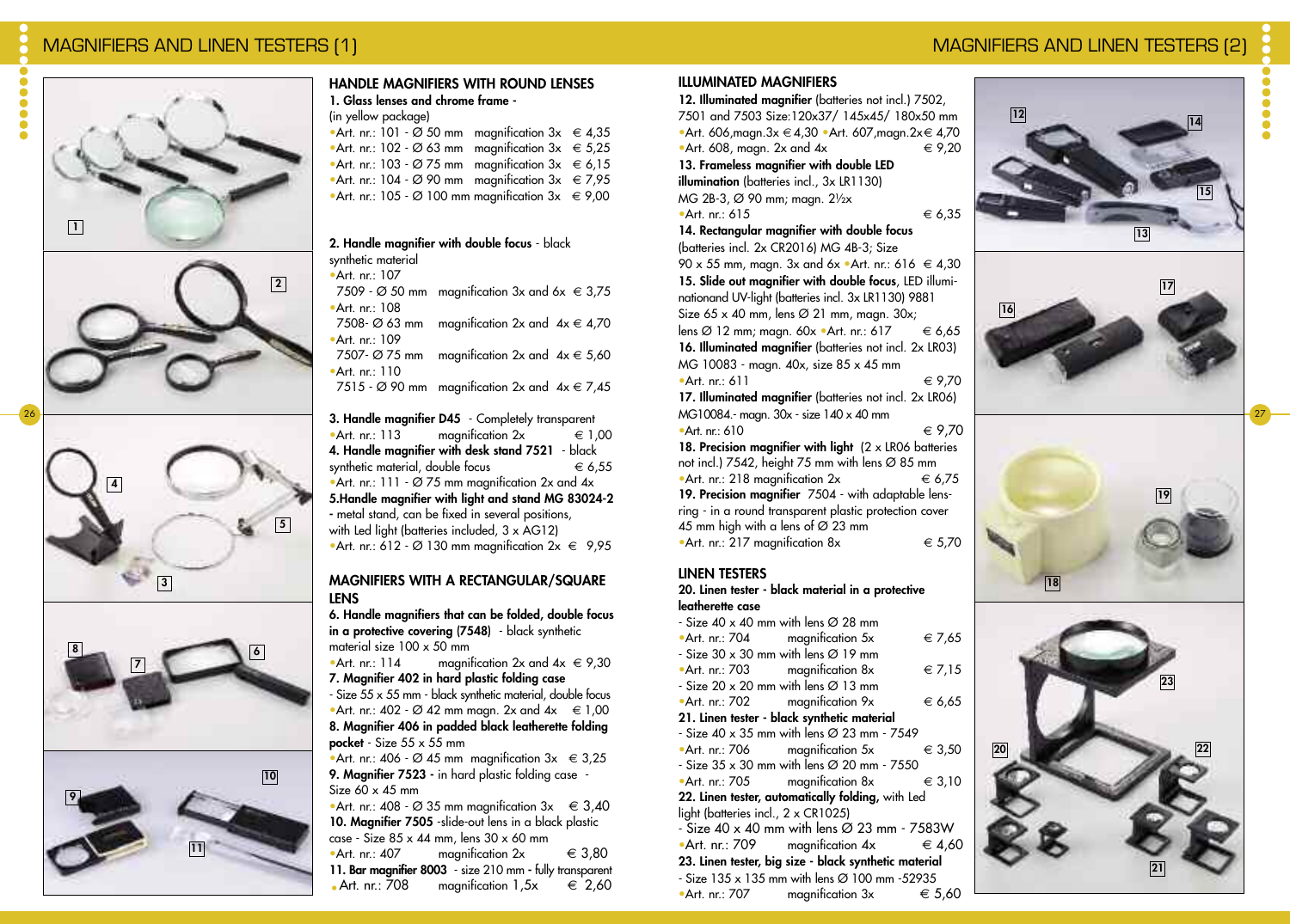

#### The detection of fluor/phosphor on stamps and banknotes is getting more and more easy with the Super Mini UV. lamps and the Money & Stamp Detector. The Super Mini UV lamps are small and cordless and therefore easy to transport. The Long Wave UV lamp can be used to detect fluor/phosphor on stamps and false banknotes. The Short Wave UV lamp is especially adapted for the analysis of phosphor on stamps from e.g. Great Britain, Israel and the United States. Importa's Money & Stamp Detector most easily detects false banknotes as well as fluor/phosphor stamps.

#### PRODUCT RANGE

| .Super Mini UV lamps, working on 4 Penlite |         |  |
|--------------------------------------------|---------|--|
| batteries (not supplied):                  |         |  |
| - 366 NM Long Wave (art. 0200)             | € 10.50 |  |
| - 254 NM Short Wave (art. 0219)            | € 27.50 |  |
|                                            |         |  |

•UV lamp working on 220 Volt (desk model): - Money & Stamp Detector 366 NM  $(\text{art. } 0250)$   $\in$  17,00

ASK YOUR SUPPLIER FOR A DEMONSTRATION !



No more wasted time looking for your CDs Picture-CDs, CD-ROMs and DVDs. This collection binder can hold your complete and often most expensive collection. Your CDs with their labels can fit in a convenient way. There is an album with a golden imprint of "Compact Disc'" and another album with "CD-Rom" printed on it. A hardboard protection slipcase is included.



| <b>PRODUCT RANGE</b>                         |
|----------------------------------------------|
| •Compact Disc album                          |
| (blue art. 0314, red art. 0315)<br>€ 17,60   |
| •Compact Disc album + slipcase               |
| (blue art. 0314K, red art. 0315K)<br>€ 25,50 |
| $\bullet$ CD ROM album                       |
| (blue art. 0314R, red art. 0315R)<br>€ 17.60 |
| •CD ROM album + slipcase                     |
| (blue art. 0314RK, red art. 0315RK) € 25,50  |
|                                              |
| - Set of 10 additional sheets, suitable for  |

29

 $\bullet$ 

- both albums (art. 0316)  $\epsilon$  8,70
- 
- Separate slipcase blue (art. 0205)  $\epsilon$  7,90<br>- Separate slipcase red (art. 0206)  $\epsilon$  7,90 - Separate slipcase red (art. 0206)

| <b>ALBUM</b>                 | 17F        | <b>CONTENTS</b>                                                                                                                   | <b>BINDFR</b>       | <b>COLOURS</b>      |
|------------------------------|------------|-----------------------------------------------------------------------------------------------------------------------------------|---------------------|---------------------|
| CD album and<br>CD-ROM album | 240x275 mm | 10 transparent, softener-free leaves of 210x265<br>mm, each with space for 1 CD and 1 label or 2 CDs<br>and 10 black interleaving | Vinyl 4-ring binder | <b>Blue and red</b> |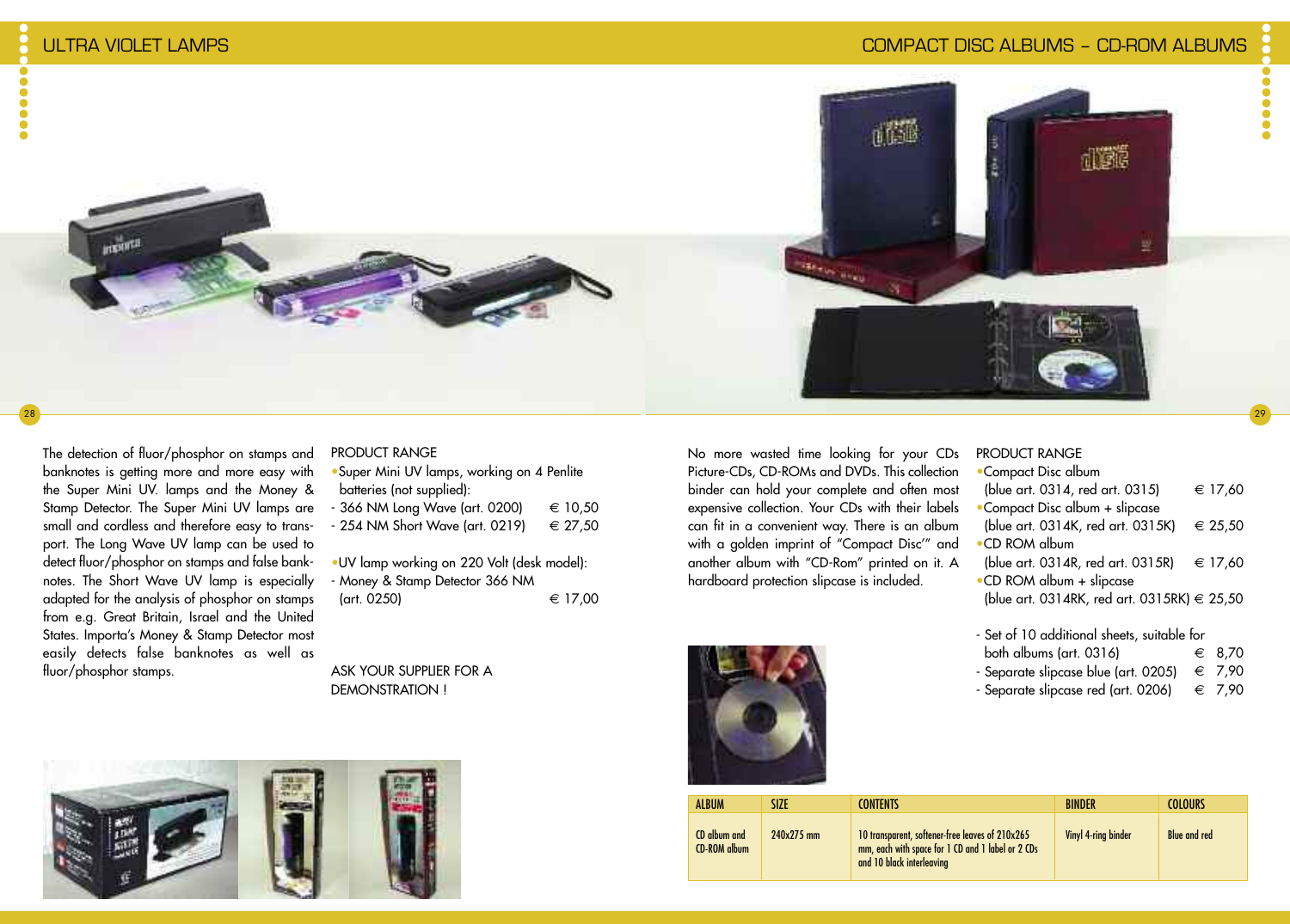......



#### 1. **Stamp packets:**

Make your choice out of at least 600 stamp packets of a large number of countries or other topical subjects.  $\epsilon$  1,75

#### 2. **First Day Covers:**

FDCs of all the new Dutch first day issues. Available on subscription.

#### 3. **First day envelopes:**

Dutch envelopes that are postmarked on the first day of issue.

#### 4. **Kiloware stamps, unsorted stamps.**

#### 5. **Starter packets:**

- Stockbook, tweezer, magnifier, perforation gauge and stamp packet.  $(\text{art. } 0470)$   $\in$  8.70

#### 1. **Stockpages per set of 5:**

- $17$  rings white (art. 0417)  $∈ 3,00$  $-$  23 rings - white (art. 0423)  $\qquad \in 5.7$ - 23 rings - black,10 strips  $\arctan 0424$   $\in$  5,7 - 23 rings - black, 6 strips  $(\text{art. } 0422)$   $\in$  5,7 2. **Stock cards in boxes of 100:** - 2 strips of 147x84 mm  $(\text{art. } 0347)$   $\in$  9,7 - 3 strips of 158x110 mm  $(\text{art. } 0358)$   $\in$  12,0 3. **Aero adhesive strips**, 1.000 pcs  $(\text{art. 0425})$   $\in$  2,3 Crown adhesive strips, 700 pcs  $(\text{art. } 0412)$  ∈ 2,5 4. Price labels:  $-$  Box of 500 labels (art. 0300)  $\epsilon$  3,6  $-$  Box of 800 labels (art. 0305)  $\epsilon$  3.6 5. **Coin cleaners:** - For copper and brass - 375 ml. (art. 0140)
	- For silver 375 ml. (art. 0141)
	- $-$  For gold  $-$  375 ml. (art. 0139)  $\in$  10,50

# 6. **Stamp booklets:**

| )0 | - Set of 25 stamp booklets for             |
|----|--------------------------------------------|
| 75 | 200 stamps per booklet (art.0679)€ 15,30   |
|    | - Set of 50 stamp booklets for             |
| 75 | 200 stamps per booklet (art.0680)€ 30,00   |
|    | 7. Perforation gauges:                     |
| 75 | - Set of 10 cardboard perforation gauges   |
|    | (art. 0690)<br>€ 3,85                      |
|    | - Set of 10 transparent perforation gauges |
| 75 | (art. 0691)<br>€ 7,40                      |
|    | 8. Tweezers (Importa trademark):           |
| )0 | - straight or round design;                |
|    | pointed, spade or round tip<br>1,80<br>€   |
| 30 |                                            |
|    | Tweezers (K-ring trademark):               |
| 55 | - pointed tip, round tip, flat spade and   |
|    | bent spade, nickel plated<br>€ 3,85        |
| 50 |                                            |
| 50 | Tweezer extra long (15 cm):                |
|    | pointed tip and bent spade,                |
|    | nickel plated<br>4,85<br>€                 |
|    |                                            |